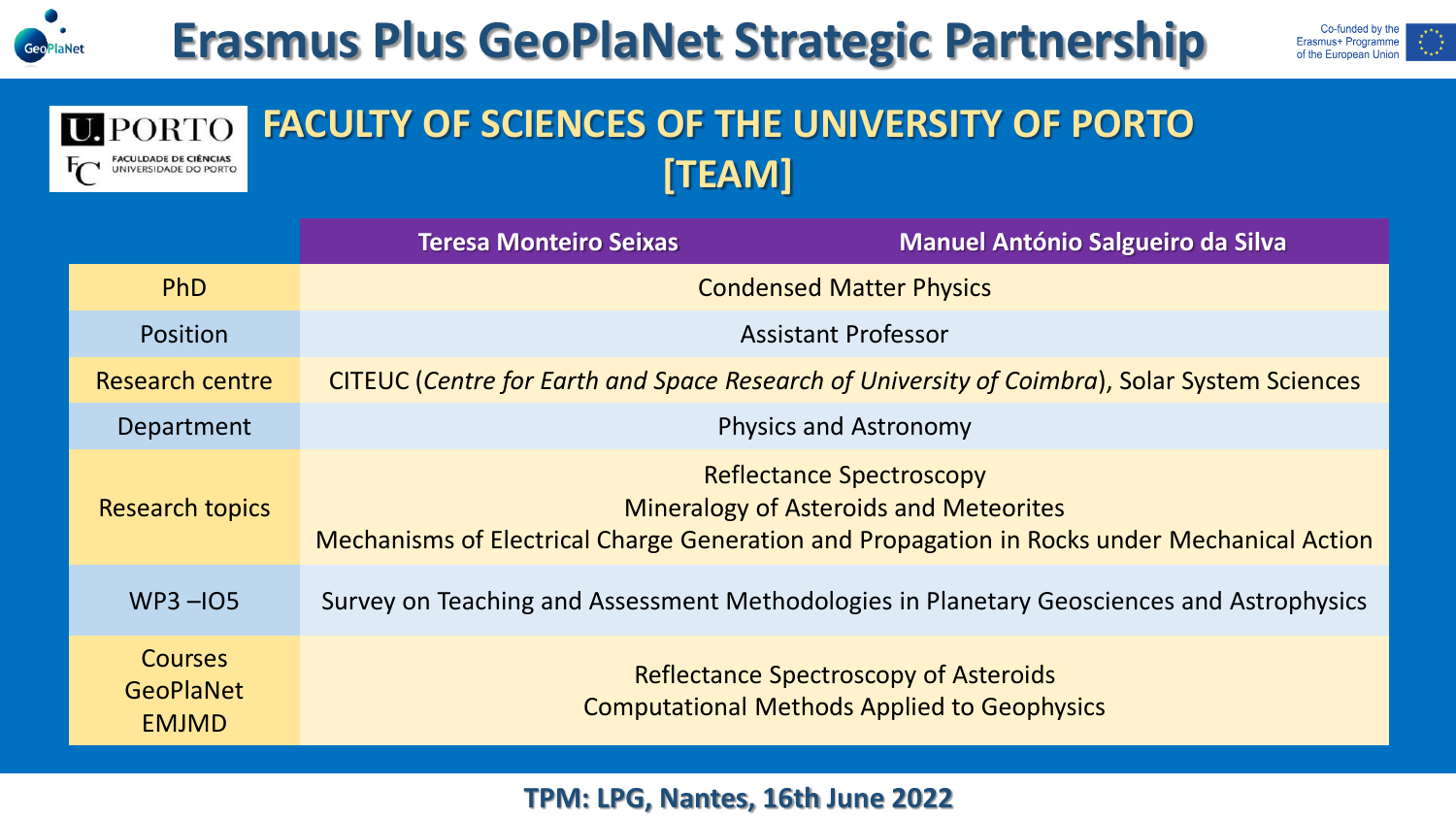



#### **FACULTY OF SCIENCES OF THE UNIVERSITY OF PORTO U.**PORTO **FACULDADE DE CIÊNCIAS<br>UNIVERSIDADE DO PORTO [Location]**





### **TPM: LPG, Nantes, 16th June 2022**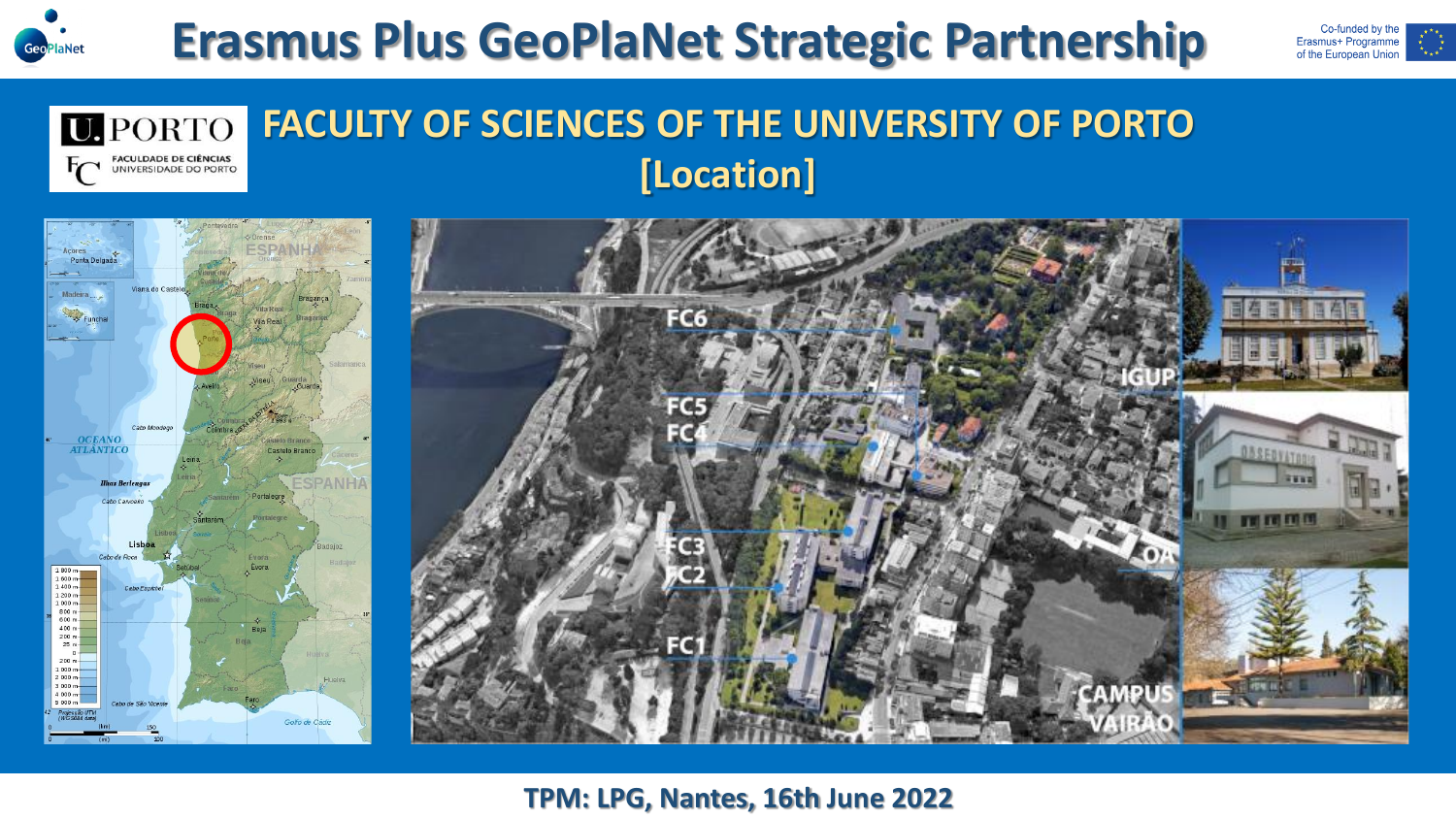



#### **FACULTY OF SCIENCES OF THE UNIVERSITY OF PORTO U.PORTO [Departments]** UNIVERSIDADE DO PORT

- **Mathematics**
- **Physics and Astronomy**
- **Geosciences, Environment and Spatial Plannings**
- **Chemistry and Biochemistry**
- **Biology**
- **Computer Science**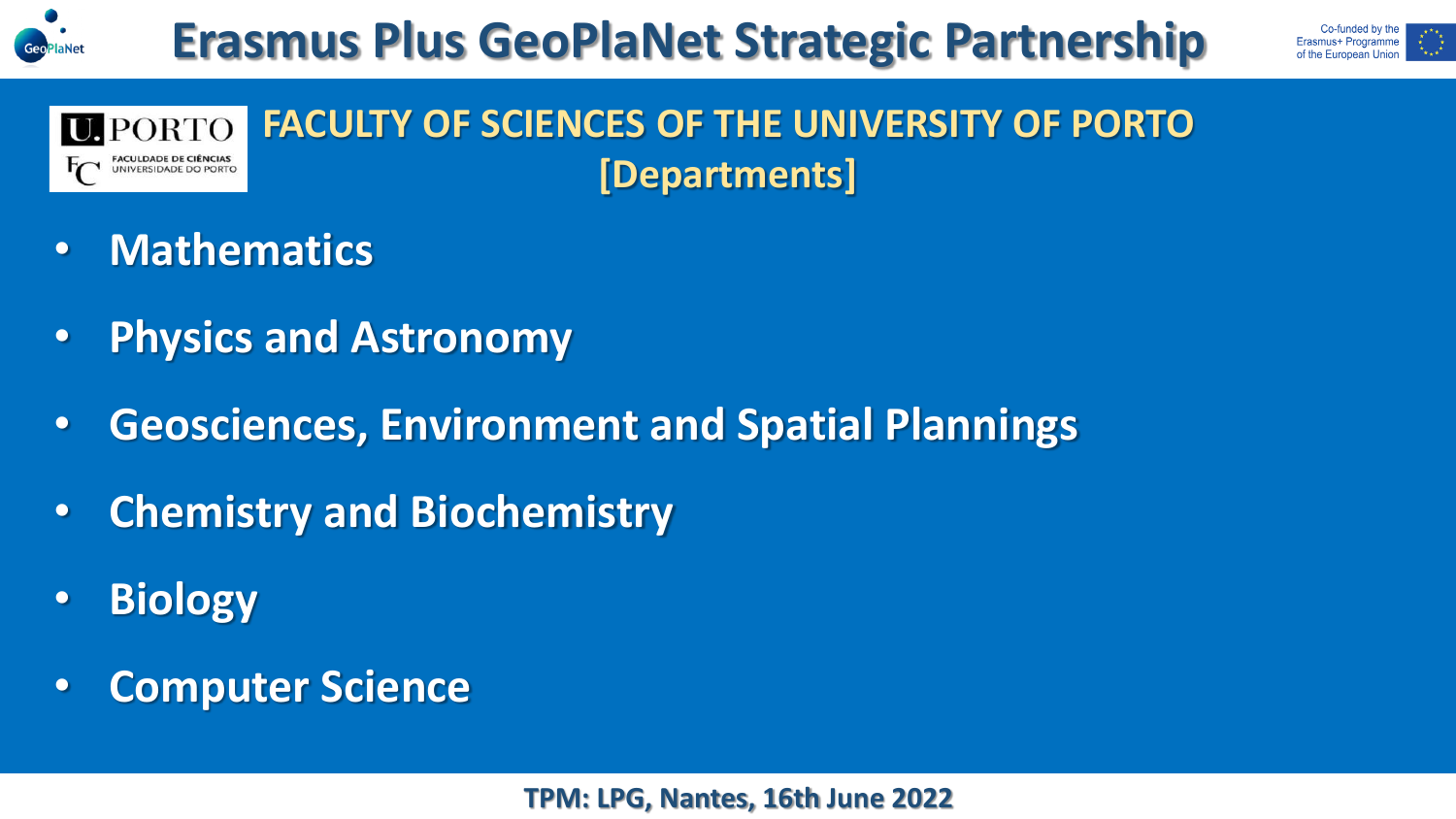





- **Physics (Condensed Matter; Optoelectronics; QT; GR)**
- **Astronomy and Astrophysics (Stars; Solar System; Extra-Solar Planets)**
- **Engineering Physics**
- **Remote Sensing**
- **Surveying Engineering**
- **Geology**
- **Geomaterials and Geological Resources**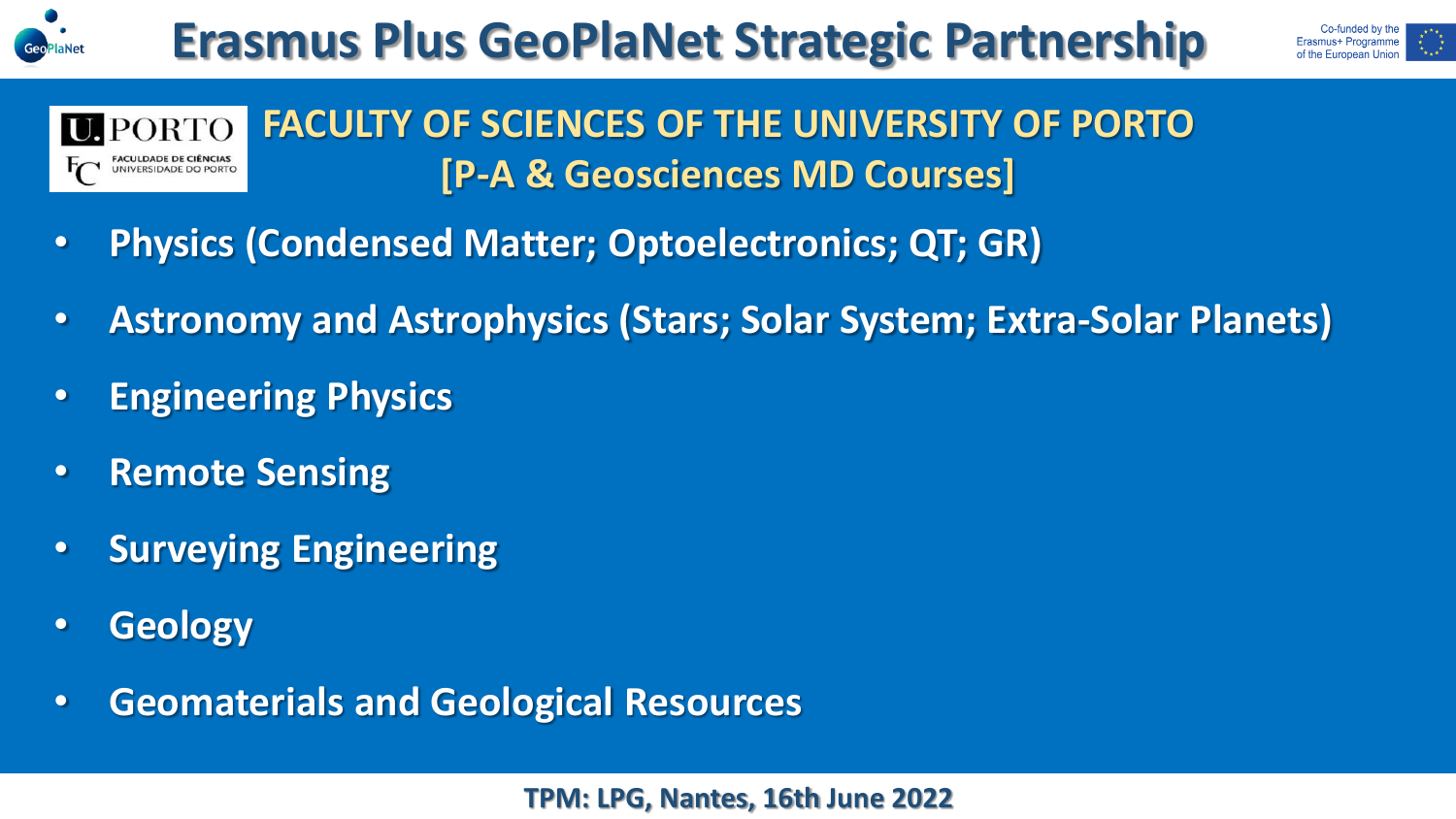





**FACULTY OF SCIENCES OF THE UNIVERSITY OF PORTO [GeoPlaNet EMJMD (possible) internships]**

- **FCUP-CITEUC (Reflectance Spectroscopy of Asteroids)**
- **IA-CAUP**
- **GEO**
- **Space companies (to be explored)**